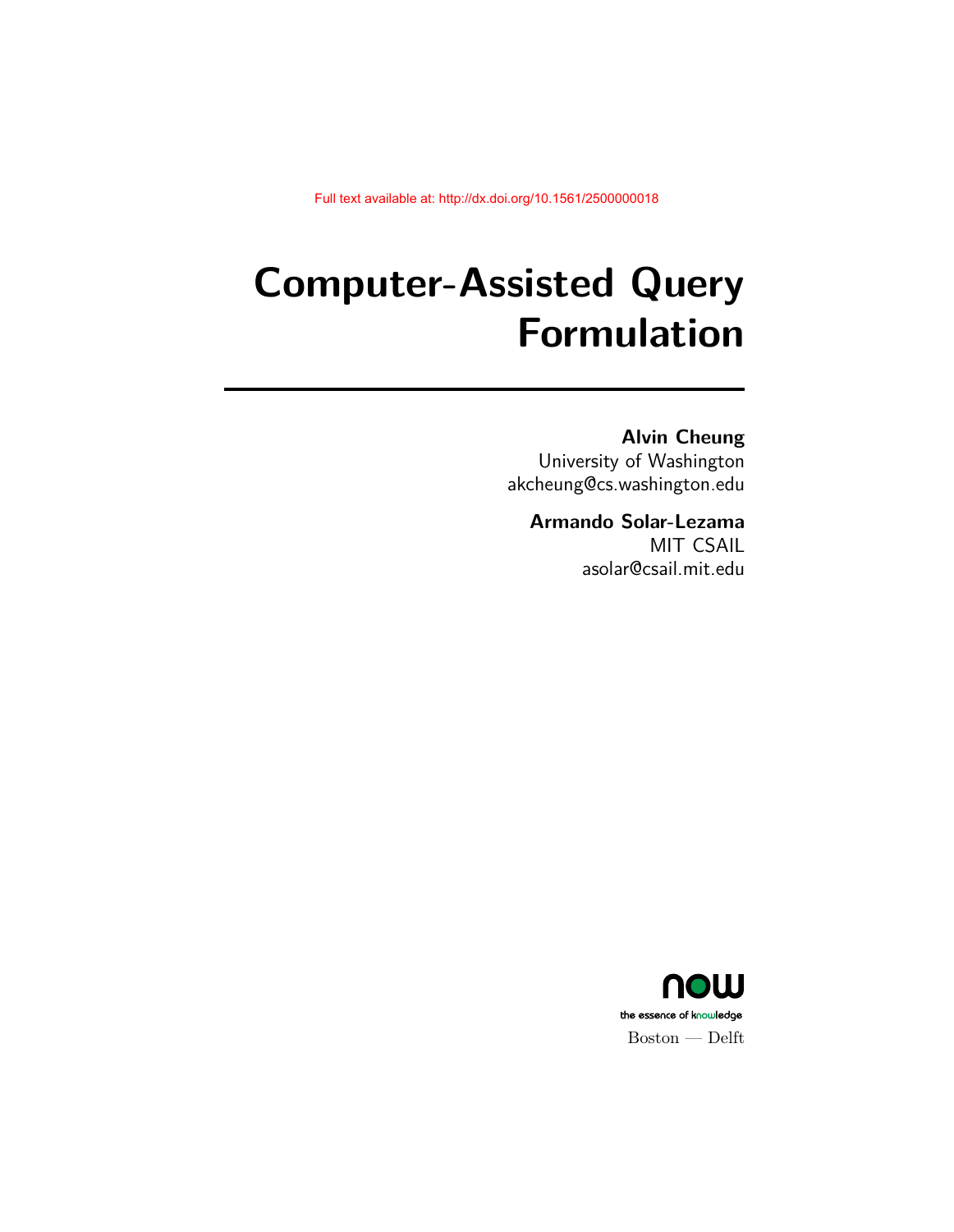# **Foundations and Trends® in Programming Languages**

*Published, sold and distributed by:* now Publishers Inc. PO Box 1024 Hanover, MA 02339 United States Tel. +1-781-985-4510 www.nowpublishers.com sales@nowpublishers.com

*Outside North America:* now Publishers Inc. PO Box 179 2600 AD Delft The Netherlands Tel. +31-6-51115274

The preferred citation for this publication is

A. Cheung and A. Solar-Lezama. *Computer-Assisted Query Formulation*. Foundations and Trends<sup>®</sup> in Programming Languages, vol. 3, no. 1, pp. 1–94, 2016.

*This Foundations and Trends® issue was typeset in LATEX using a class file designed by Neal Parikh. Printed on acid-free paper.*

ISBN: 978-1-68083-037-8 © 2016 A. Cheung and A. Solar-Lezama

All rights reserved. No part of this publication may be reproduced, stored in a retrieval system, or transmitted in any form or by any means, mechanical, photocopying, recording or otherwise, without prior written permission of the publishers.

Photocopying. In the USA: This journal is registered at the Copyright Clearance Center, Inc., 222 Rosewood Drive, Danvers, MA 01923. Authorization to photocopy items for internal or personal use, or the internal or personal use of specific clients, is granted by now Publishers Inc for users registered with the Copyright Clearance Center (CCC). The 'services' for users can be found on the internet at: www.copyright.com

For those organizations that have been granted a photocopy license, a separate system of payment has been arranged. Authorization does not extend to other kinds of copying, such as that for general distribution, for advertising or promotional purposes, for creating new collective works, or for resale. In the rest of the world: Permission to photocopy must be obtained from the copyright owner. Please apply to now Publishers Inc., PO Box 1024, Hanover, MA 02339, USA; Tel. +1 781 871 0245; www.nowpublishers.com; sales@nowpublishers.com

now Publishers Inc. has an exclusive license to publish this material worldwide. Permission to use this content must be obtained from the copyright license holder. Please apply to now Publishers, PO Box 179, 2600 AD Delft, The Netherlands, www.nowpublishers.com; e-mail: sales@nowpublishers.com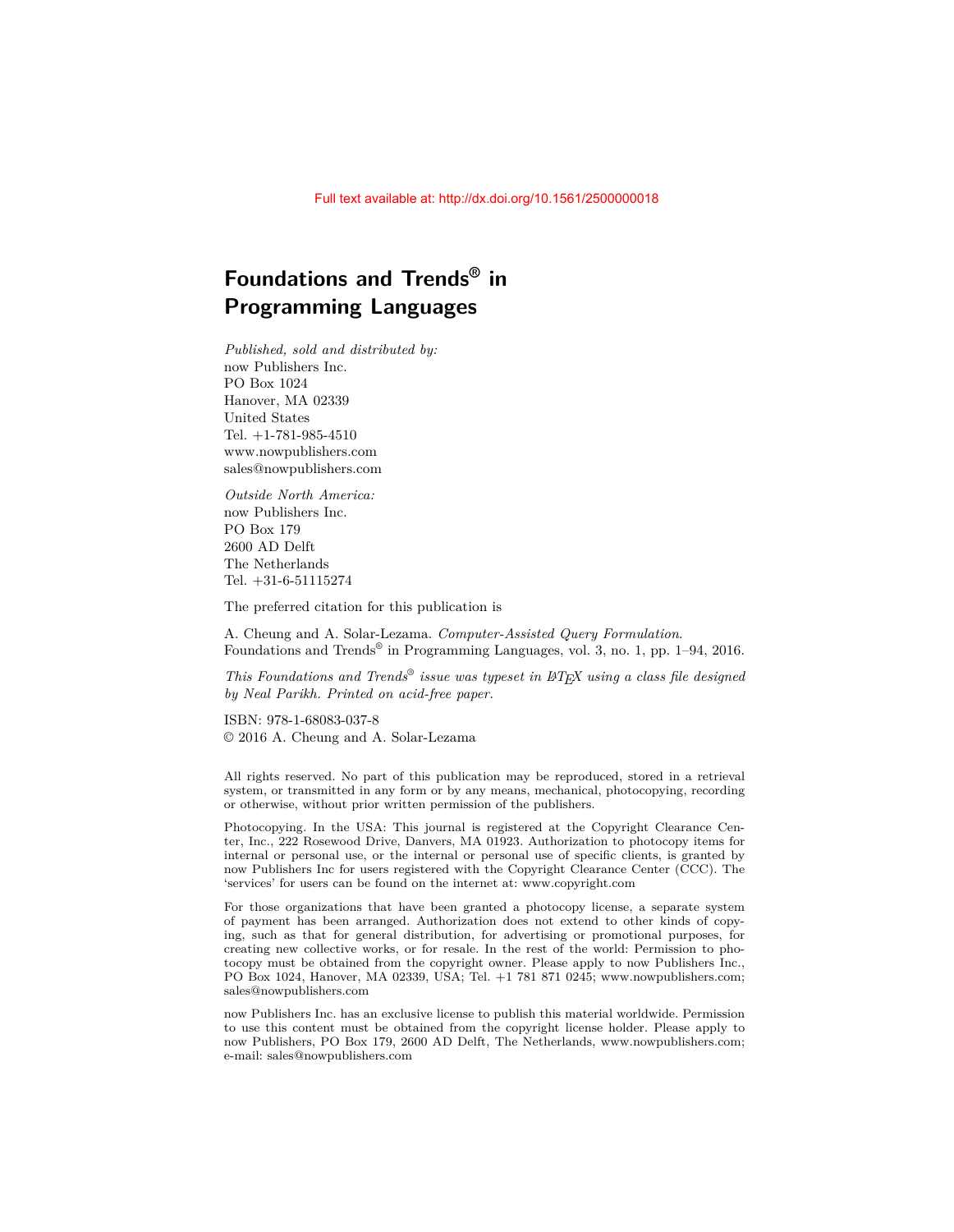# **Foundations and Trends® in Programming Languages**

Volume 3, Issue 1, 2016 **Editorial Board**

#### **Editor-in-Chief**

**Mooly Sagiv** Tel Aviv University Israel

#### **Editors**

Martín Abadi *Microsoft Research* & *UC Santa Cruz* Anindya Banerjee *IMDEA* Patrick Cousot *ENS Paris* & *NYU* Oege De Moor *University of Oxford* Matthias Felleisen *Northeastern University* John Field *Google* Cormac Flanagan *UC Santa Cruz* Philippa Gardner *Imperial College* Andrew Gordon *Microsoft Research* & *University of Edinburgh* Dan Grossman *University of Washington*

Robert Harper *CMU* Tim Harris *Oracle* Fritz Henglein *University of Copenhagen* Rupak Majumdar *MPI-SWS* & *UCLA* Kenneth McMillan *Microsoft Research* J. Eliot B. Moss *UMass, Amherst* Andrew C. Myers *Cornell University* Hanne Riis Nielson *TU Denmark* Peter O'Hearn *UCL* Benjamin C. Pierce *UPenn* Andrew Pitts *University of Cambridge*

Ganesan Ramalingam *Microsoft Research* Mooly Sagiv *Tel Aviv University* Davide Sangiorgi *University of Bologna* David Schmidt *Kansas State University* Peter Sewell *University of Cambridge* Scott Stoller *Stony Brook University* Peter Stuckey *University of Melbourne* Jan Vitek *Purdue University* Philip Wadler *University of Edinburgh* David Walker *Princeton University* Stephanie Weirich *UPenn*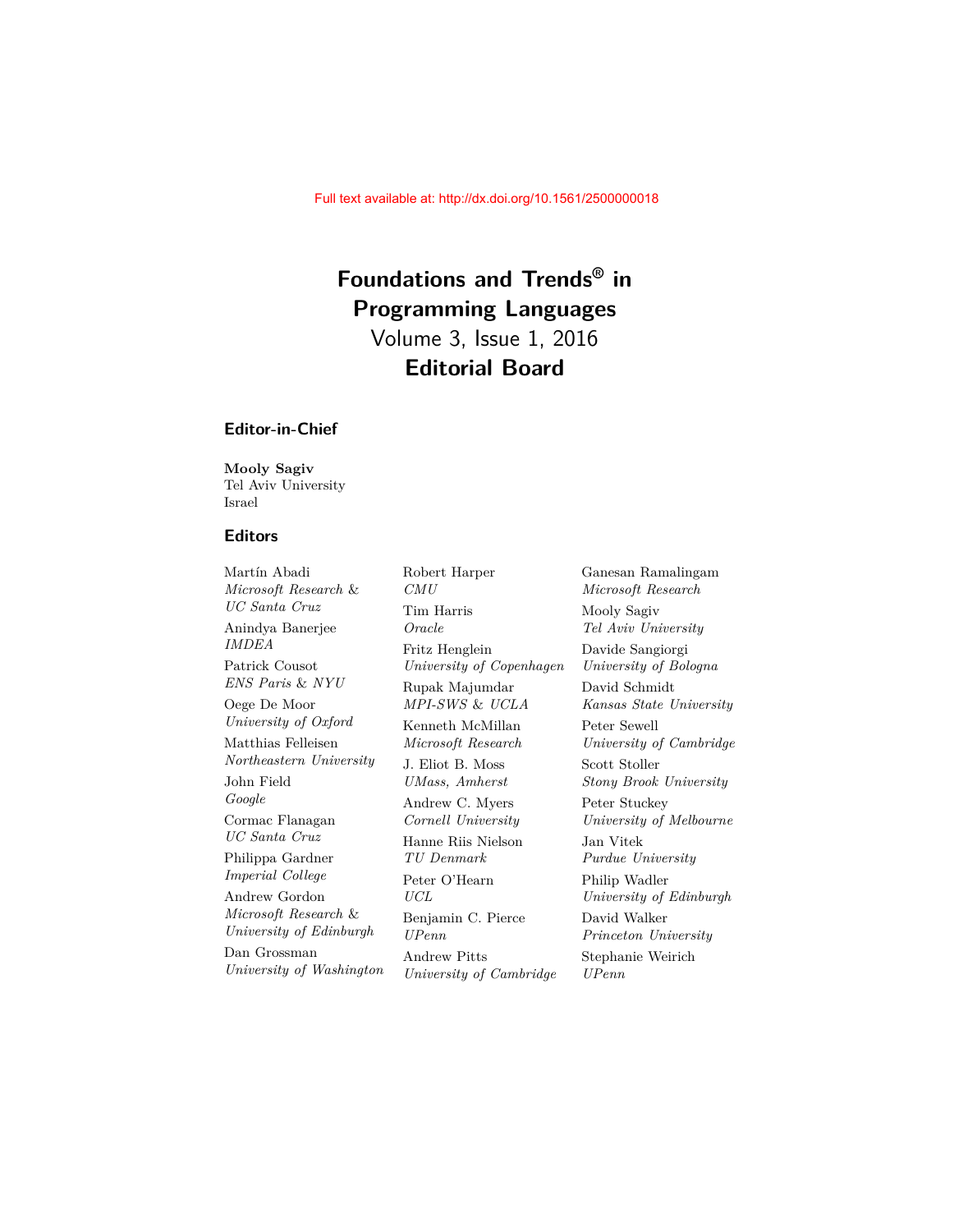# **Editorial Scope**

#### **Topics**

Foundations and Trends® in Programming Languages publishes survey and tutorial articles in the following topics:

- Abstract interpretation
- Compilation and interpretation techniques
- Domain specific languages
- Formal semantics, including lambda calculi, process calculi, and process algebra
- Language paradigms
- Mechanical proof checking
- Memory management
- Partial evaluation
- Program logic
- Programming language implementation
- Programming language security
- Programming languages for concurrency
- Programming languages for parallelism
- Program synthesis
- Program transformations and optimizations
- Program verification
- Runtime techniques for programming languages
- Software model checking
- Static and dynamic program analysis
- Type theory and type systems

#### **Information for Librarians**

Foundations and Trends<sup>®</sup> in Programming Languages, 2016, Volume 3, 4 issues. ISSN paper version 2325-1107. ISSN online version 2325-1131. Also available as a combined paper and online subscription.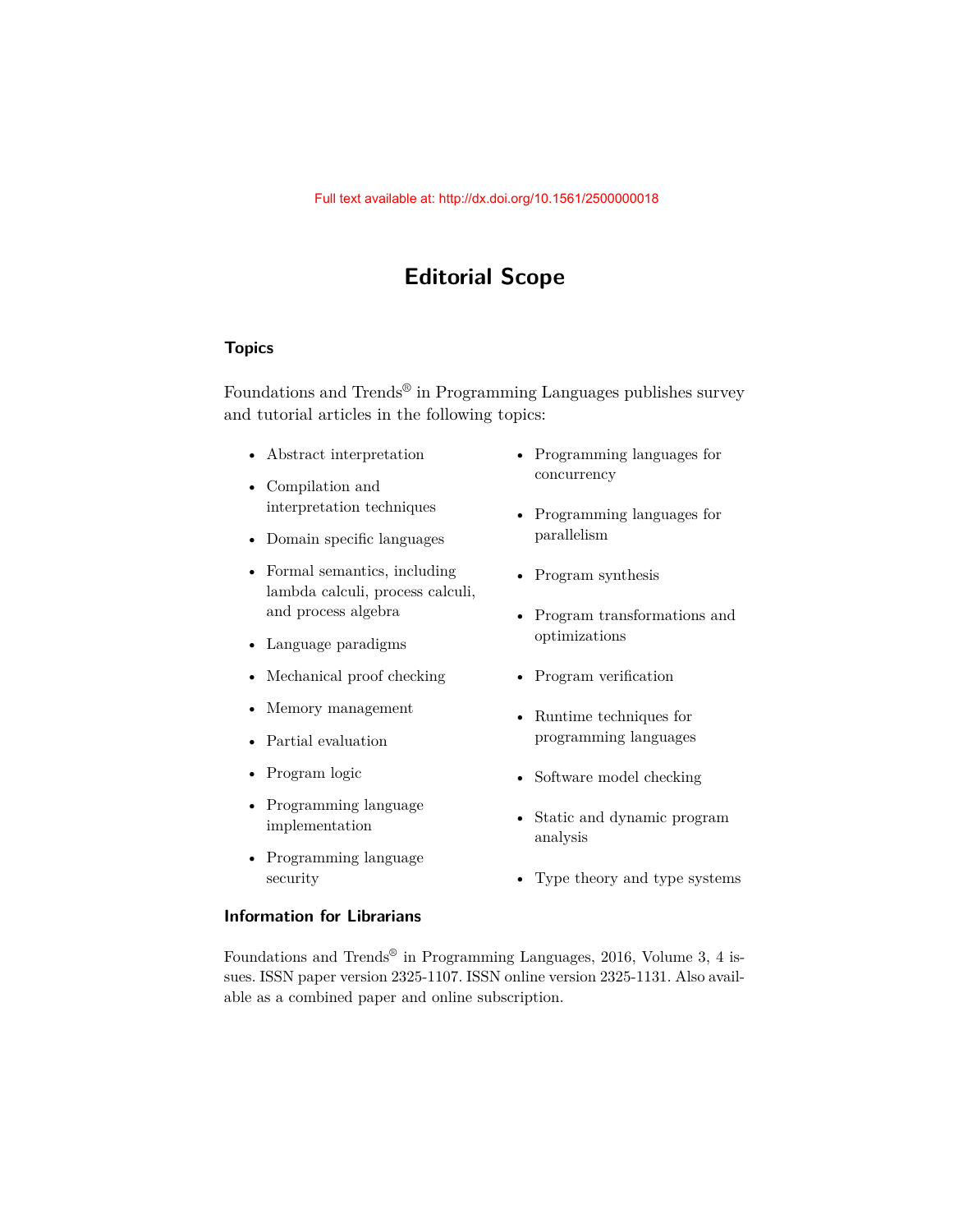Foundations and Trends® in Programming Languages Vol. 3, No. 1 (2016) 1–94 © 2016 A. Cheung and A. Solar-Lezama DOI: 10.1561/2500000018



# **Computer-Assisted Query Formulation**

Alvin Cheung University of Washington akcheung@cs.washington.edu asolar@csail.mit.edu

Armando Solar-Lezama MIT CSAIL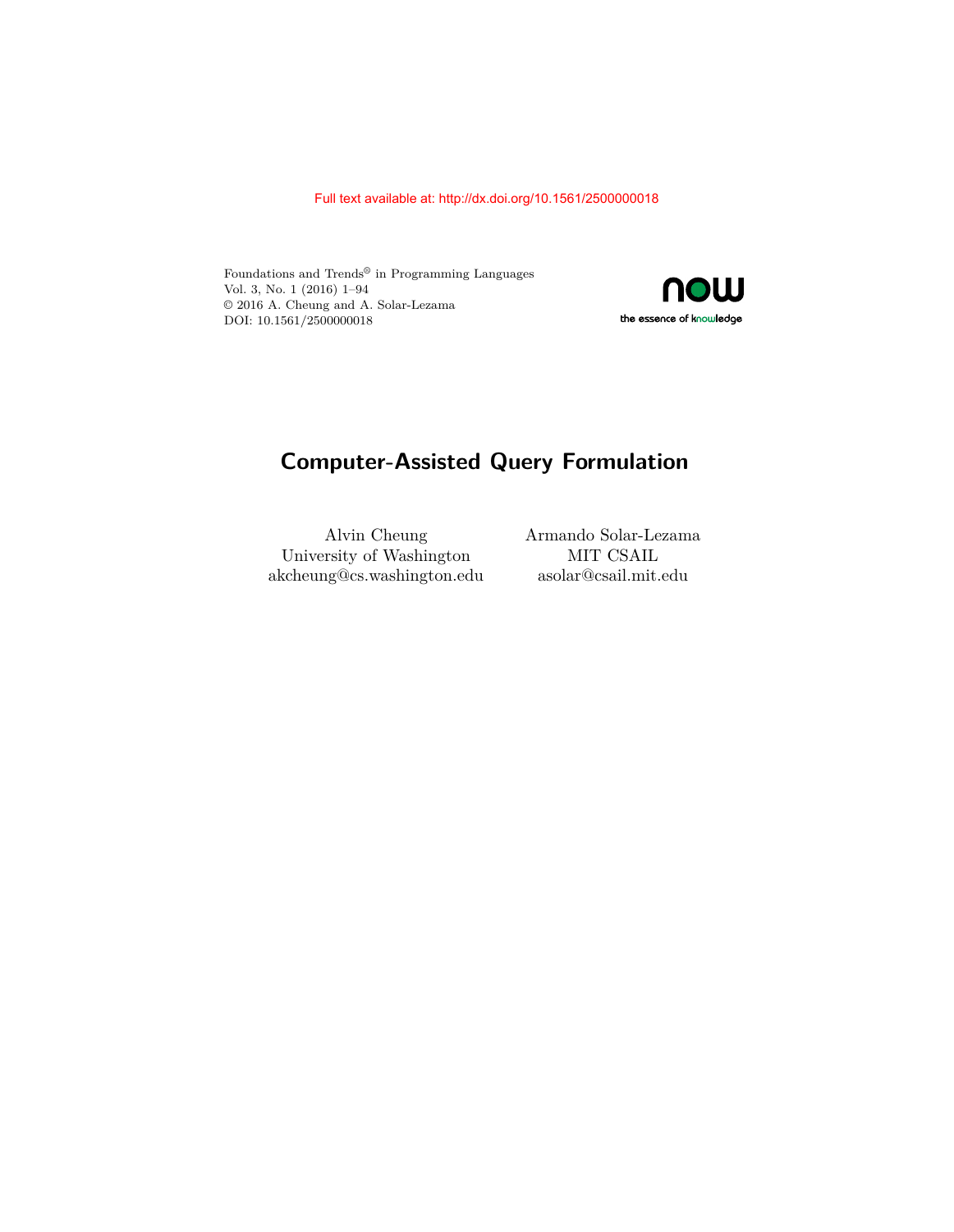# **Contents**

| 1              |                                                       | <b>Introduction</b>                                                                                                     | $\overline{2}$ |  |  |
|----------------|-------------------------------------------------------|-------------------------------------------------------------------------------------------------------------------------|----------------|--|--|
| $\overline{2}$ | <b>Query Processing</b>                               |                                                                                                                         |                |  |  |
|                | 2.1                                                   | Relational DBMS and Query Languages                                                                                     | $\overline{5}$ |  |  |
|                | 2.2                                                   | DBMS as a library entertainment of the state of the state of the state of the state of the state of the state o         | 6              |  |  |
|                | 2.3                                                   |                                                                                                                         | $\overline{7}$ |  |  |
|                | 2.4                                                   |                                                                                                                         | 8              |  |  |
| 3              |                                                       | <b>Program Synthesis</b>                                                                                                | 13             |  |  |
|                | 3.1                                                   |                                                                                                                         | 13             |  |  |
|                | 3.2 <sub>1</sub>                                      |                                                                                                                         | 14             |  |  |
|                | 3.3 <sup>°</sup>                                      | Inductive Synthesis <b>Example 20</b> is a series of the series of the series of the series of the series of the series | 15             |  |  |
| 4              | Using Verified Lifting to Rewrite Code into SQL<br>19 |                                                                                                                         |                |  |  |
|                | 4.1                                                   |                                                                                                                         | 20             |  |  |
|                | 4.2                                                   |                                                                                                                         | 22             |  |  |
|                | 4.3                                                   | Theory of Finite Ordered Relations                                                                                      | 29             |  |  |
|                | 4.4                                                   | Synthesis of Invariants and Postconditions                                                                              | 39             |  |  |
|                | 4.5                                                   | Formal Validation and Source Transformation Alberts Alberts                                                             | 44             |  |  |
|                | 4.6                                                   | Preprocessing of Input Programs and annual contract to the Preprocessing of Input Programs                              | 46             |  |  |
|                | 4.7                                                   | Experiments and a contract of the contract of the contract of the contract of the contract of the contract of           | 49             |  |  |
|                | 4.8                                                   |                                                                                                                         | 59             |  |  |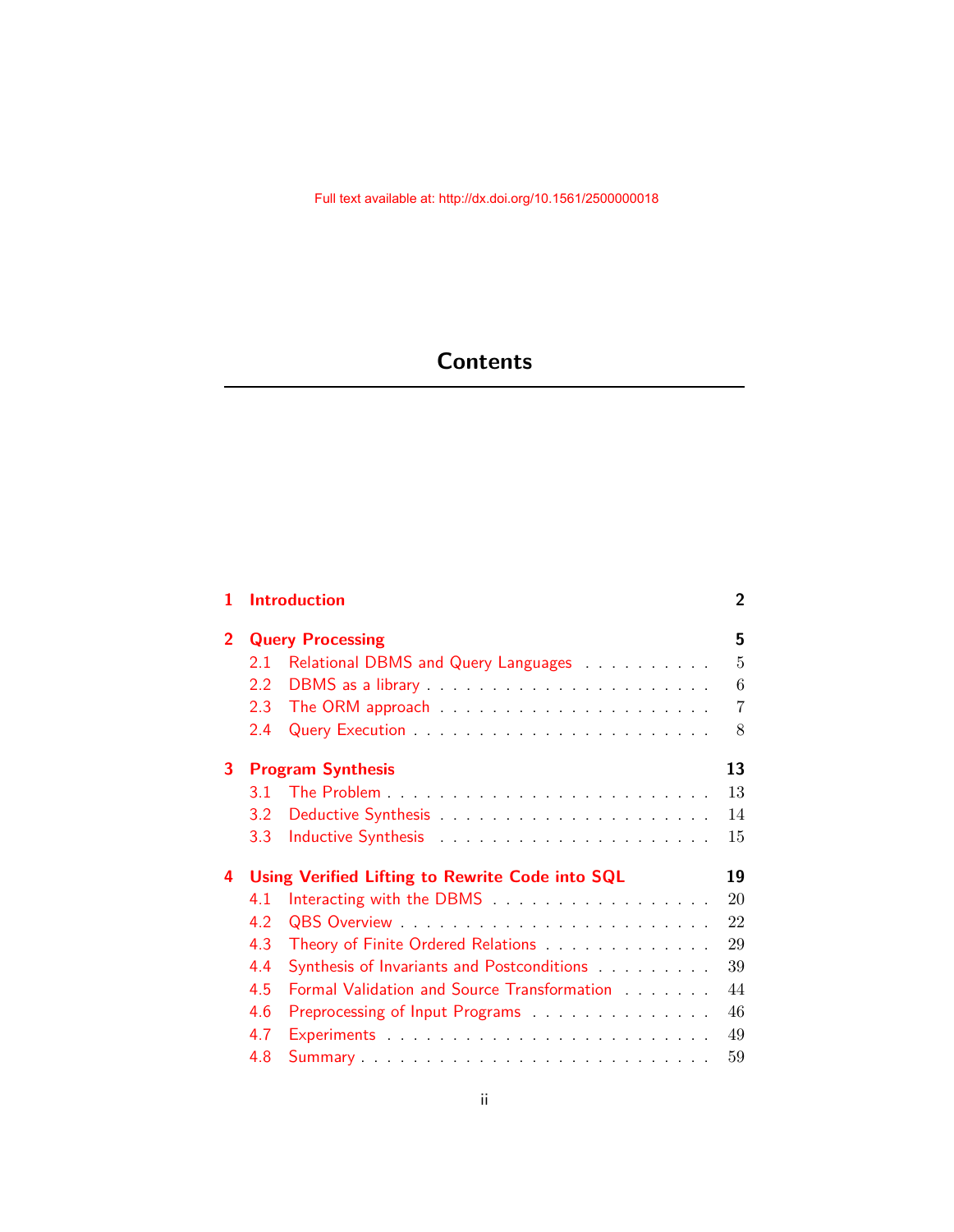| 5. | <b>Assisting Users Specify Database Queries</b> |                                                                                            |     |  |  |
|----|-------------------------------------------------|--------------------------------------------------------------------------------------------|-----|--|--|
|    | 5.1.                                            |                                                                                            | 61  |  |  |
|    |                                                 |                                                                                            | 64  |  |  |
|    |                                                 |                                                                                            | 68  |  |  |
|    |                                                 |                                                                                            |     |  |  |
| 6. | <b>Conclusion and Future Work</b>               |                                                                                            |     |  |  |
|    | 6.1                                             | Beyond Input-Output Examples                                                               | 83  |  |  |
|    | 6.2                                             | Extending System Capabilities                                                              | -84 |  |  |
|    | 6.3                                             |                                                                                            | 84  |  |  |
|    |                                                 | 6.4 Combining Different Inference Algorithms [11] Combining Different Inference Algorithms | 85  |  |  |
|    | <b>References</b>                               |                                                                                            |     |  |  |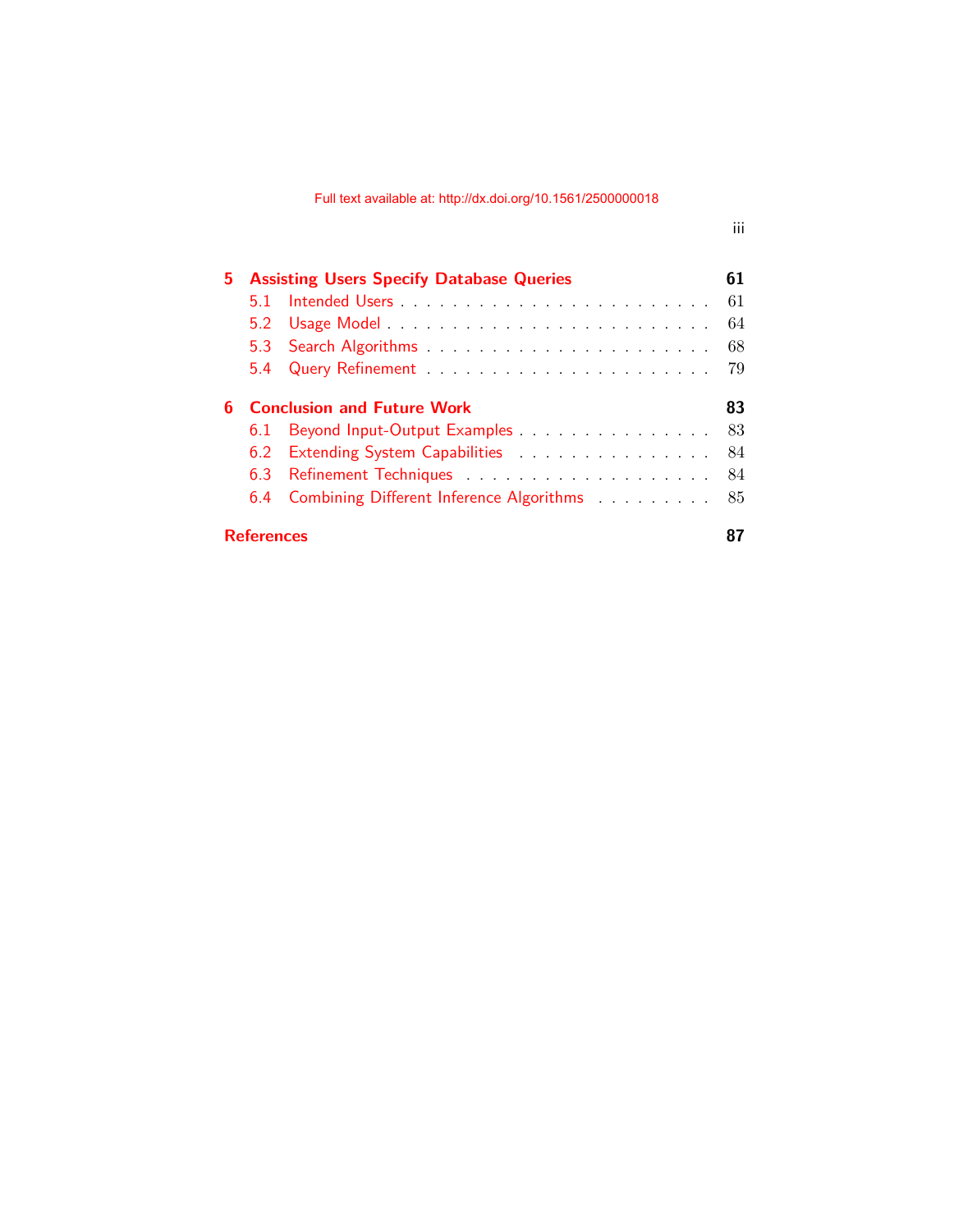#### **Abstract**

Database management systems (DBMS) typically provide an application programming interface for users to issue queries using query languages such as SQL. Many such languages were originally designed for business data processing applications. While these applications are still relevant, two other classes of applications have become important users of data management systems: (a) web applications that issue queries programmatically to the DBMS, and (b) data analytics involving complex queries that allow data scientists to better understand their datasets. Unfortunately, existing query languages provided by database management systems are often far from ideal for these application domains.

In this tutorial, we describe a set of technologies that assist users in specifying database queries for different application domains. The goal of such systems is to bridge the gap between current query interfaces provided by database management systems and the needs of different usage scenarios that are not well served by existing query languages. We discuss the different interaction modes that such systems provide and the algorithms used to infer user queries. In particular, we focus on a new class of systems built using program synthesis techniques, and furthermore discuss opportunities in combining synthesis and other methods used in prior systems to infer user queries.

A. Cheung and A. Solar-Lezama. *Computer-Assisted Query Formulation*. Foundations and Trends<sup>®</sup> in Programming Languages, vol. 3, no. 1, pp. 1–94, 2016. DOI: 10.1561/2500000018.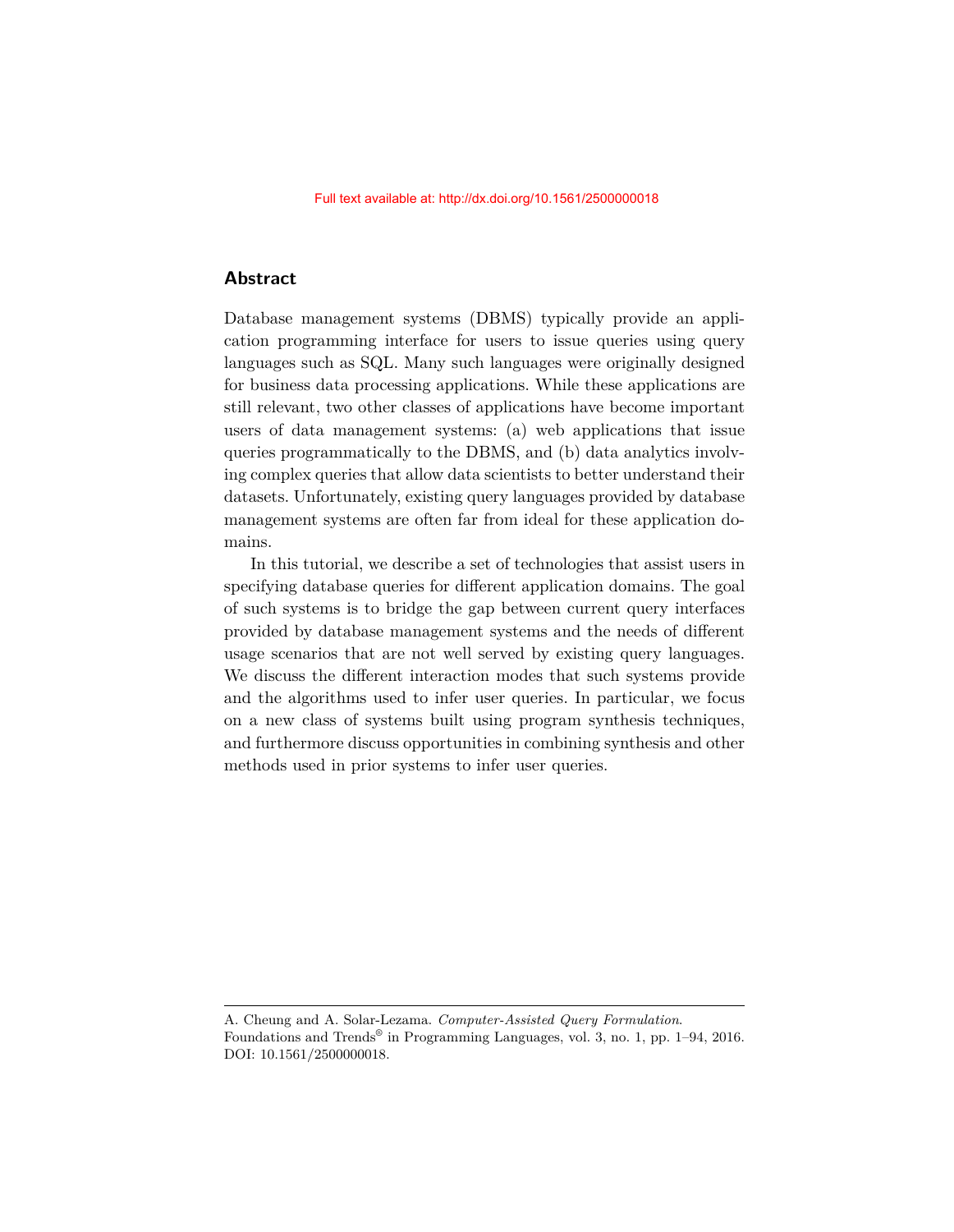# **1**

# <span id="page-8-0"></span>**Introduction**

From financial transactions to online shopping, we interact with database management systems (DBMSs) on a daily basis. Since the initial development of relational database systems, various query languages such as SQL have been developed for users to interact with the DBMS. Many of these languages proved very effective for what was originally their primary application: business data processing (*e.g.*, generating transaction reports at a financial institution). Unfortunately, many important applications of DBMSs that have emerged in recent decades have proven to be a less than ideal fit for the interaction models supported by traditional DBMSs.

One particularly important extension to the business data processing application space corresponds to applications with complex business logic, such as social network websites, online shopping applications, *etc*. Unfortunately, traditional query interfaces often make developing such applications difficult. First, the general-purpose languages in which these applications are usually written (*e.g.*, Java or Python) are quite different from the query languages supported by the DBMS. This forces developers to learn a new language—and often a new programming paradigm altogether. For example, an application developer who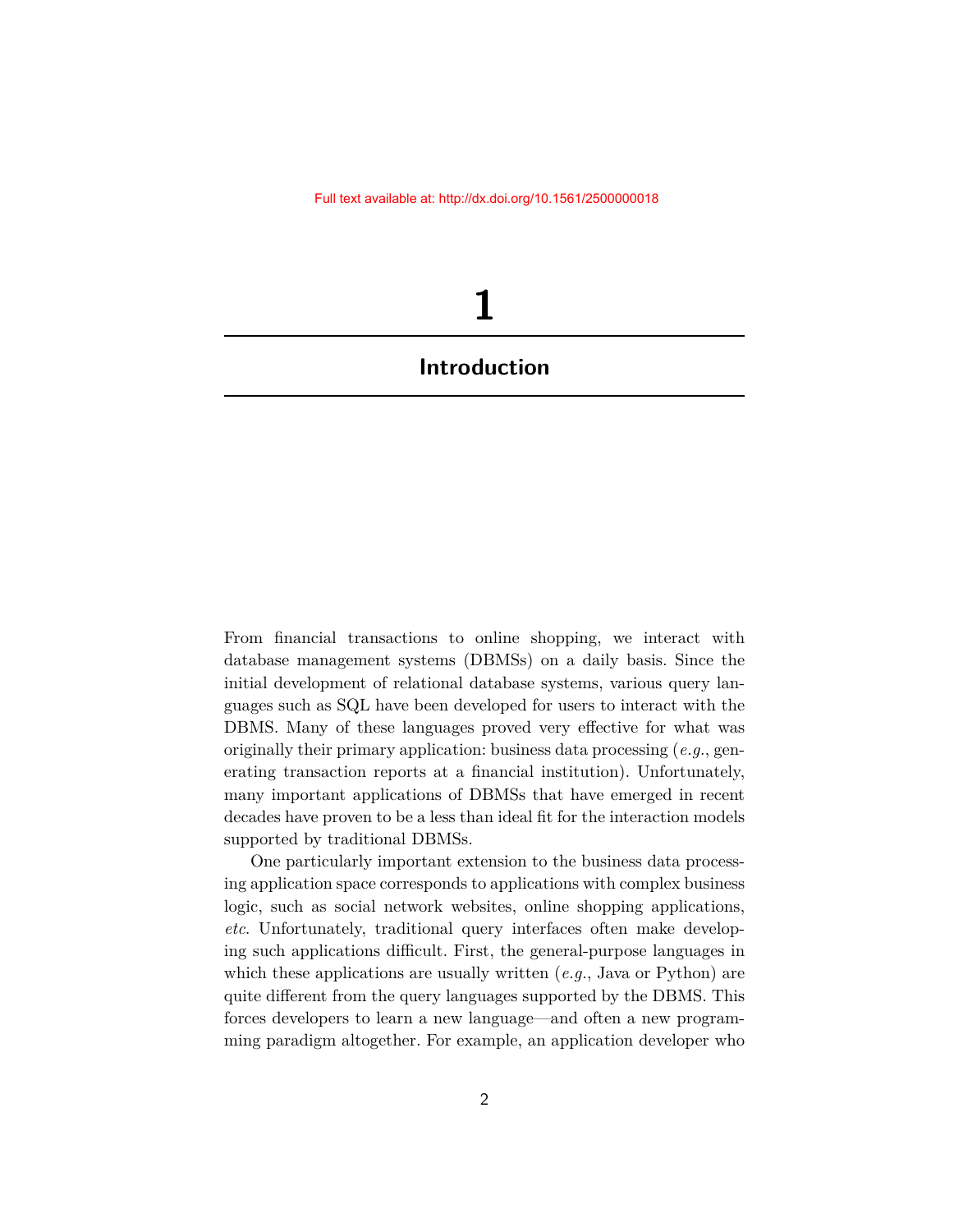is used to thinking about computation over objects stored in the program heap will need to recast her computation in terms of structured relations stored on disks when interacting with a DBMS. Moreover, in addition to being concerned about efficient memory layout for retrieving in-memory objects, she will also need to understand the costs associated with bringing objects into memory from the disk. This "impedance mismatch" [\[Copeland and Maier,](#page-12-0) [1984\]](#page-12-0) problem has plagued application developers for decades. Today, this mismatch is often addressed by application frameworks known as Object Relational Mapping (ORM) Frameworks that eliminate the need to think in terms of two distinct programming models. Unfortunately, the use of ORMs often imposes significant performance costs [\[Subramanian\]](#page-17-0).

There are many reasons for the performance cost of ORMs, but one that is especially significant is that they encourage a programming style where computation that could have been implemented with a single query and a single round trip to the database is instead implemented with several simpler queries connected together with imperative code that manipulates their results. This is problematic because in addition to increasing the number of round trips and the amount of data that needs to be transferred between the application and the DBMS, doing so also increases the cost of the computation, since the DBMS is in much better position to optimize queries compared to a generalpurpose code compiler trying to optimize a block of imperative code that happens to implement a relational operation.

As an example, while a relational join between relations R and S can be implemented using a nested loop, with each loop processing tuples from the two respective relations fetched from the DBMS, it is much more efficient to implement the join as a single SQL query, as the DBMS can choose the best way to implement the join during query optimization.

In this tutorial we focus on a new approach based on verified lifting [\[Cheung et al.,](#page-12-1) [2015\]](#page-12-1) to reduce the performance cost of these application frameworks, allowing programmers to enjoy the benefits of the reduced impedance mismatch. The first step in this technique is to identify places in the application code where the programmer is using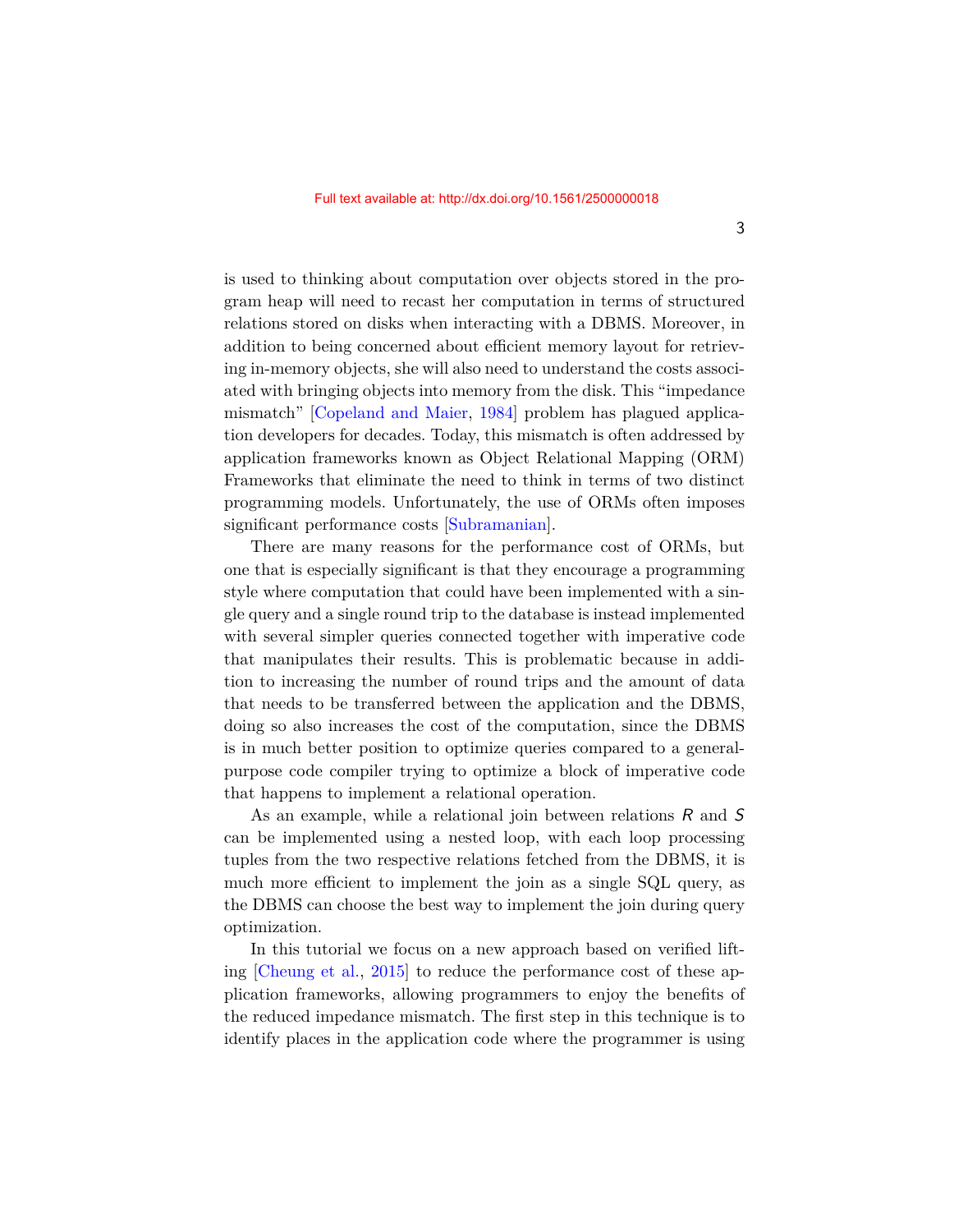4 Introduction

imperative code to implement functionality that could be implemented as part of a query. The second and most important step is to use program synthesis technology to derive a query that is provably equivalent to the imperative code. Once that is done, the third step involves generating a new version of the code that uses the query in place of the original code.

The technology behind this work was originally published earlier [\[Cheung et al.,](#page-12-2) [2013\]](#page-12-2). In this paper, we expand on the content of that original paper in order to make the technology more accessible to researchers without a strong background in program synthesis or verification, as well as to researchers who may not be as familiar with database concepts. In Section [2,](#page--1-0) we provide a quick primer on query execution and query processing, focusing on key concepts that will help the reader understand the reasons for the performance problems introduced by ORMs. Section [3](#page--1-0) provides a comprehensive primer on program synthesis technology, focusing in particular on the techniques that are leveraged by QBS, and putting them in context of other synthesis technologies. Section [4](#page--1-0) describes the details of the QBS approach, and finally Section [5](#page--1-0) describes the state of the art in terms of applications of synthesis to interact with DBMS systems and promising directions for future work.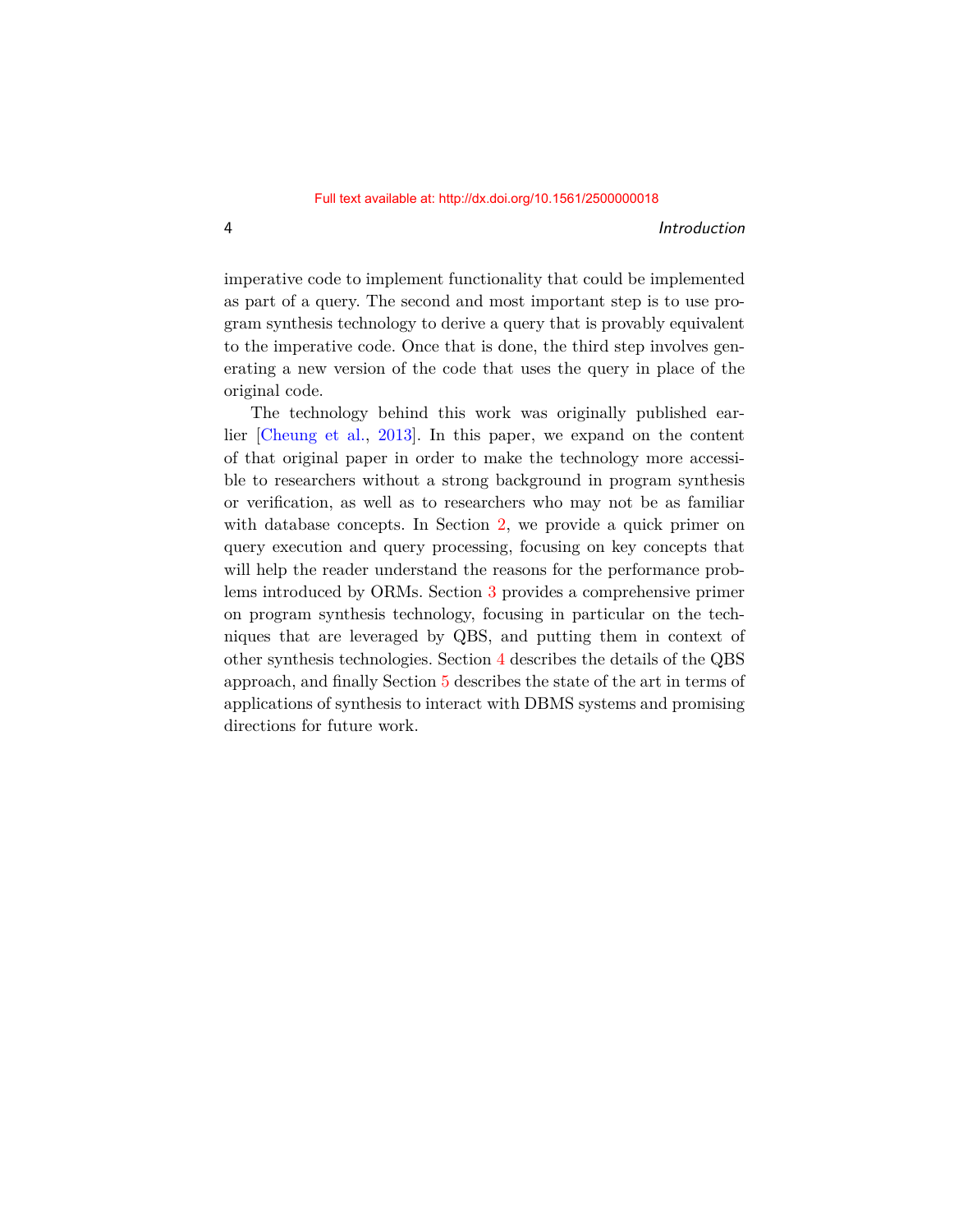- <span id="page-11-0"></span>Azza Abouzied, Joseph M. Hellerstein, and Avi Silberschatz. Playful query specification with DataPlay. *VLDB Endowment*, 5(12):1938–1941, 2012.
- Azza Abouzied, Dana Angluin, Christos H. Papadimitriou, Joseph M. Hellerstein, and Avi Silberschatz. Learning and verifying quantified boolean queries by example. In *ACM SIGMOD-SIGACT-SIGART Symposium on Principles of Database Systems*, pages 49–60, 2013.
- John R. Allen and Ken Kennedy. Automatic loop interchange. In *International Conference on Compiler Construction*, pages 233–246, 1984.
- Rajeev Alur, Rastislav Bodík, Garvit Juniwal, Milo M. K. Martin, Mukund Raghothaman, Sanjit A. Seshia, Rishabh Singh, Armando Solar-Lezama, Emina Torlak, and Abhishek Udupa. Syntax-guided synthesis. In *Formal Methods in Computer-Aided Design*, pages 1–17, 2013.
- Ion Androutsopoulos, Graeme D. Ritchie, and Peter Thanisch. Natural language interfaces to databases - an introduction. *Natural Language Engineering*, 1(1):29–81, 1995.
- Dana Angluin, Michael Frazier, and Leonard Pitt. Learning conjunctions of horn clauses. *Machine Learning*, 9:147–164, 1992.
- Mark Bickford, Christoph Kreitz, Robbert Van Renesse, and Robert Constable. An experiment in formal design using meta-properties. In *DISCEX-II: The 2nd DARPA Information Survivability Conference and Exposition. IEEE*, 2001.
- Andreas Blass and Yuri Gurevich. Inadequacy of computable loop invariants. 2(1):1–11, 2001.
- Leo Breiman, J. H. Friedman, R. A. Olshen, and C. J. Stone. *Classification and Regression Trees*. Wadsworth, 1984.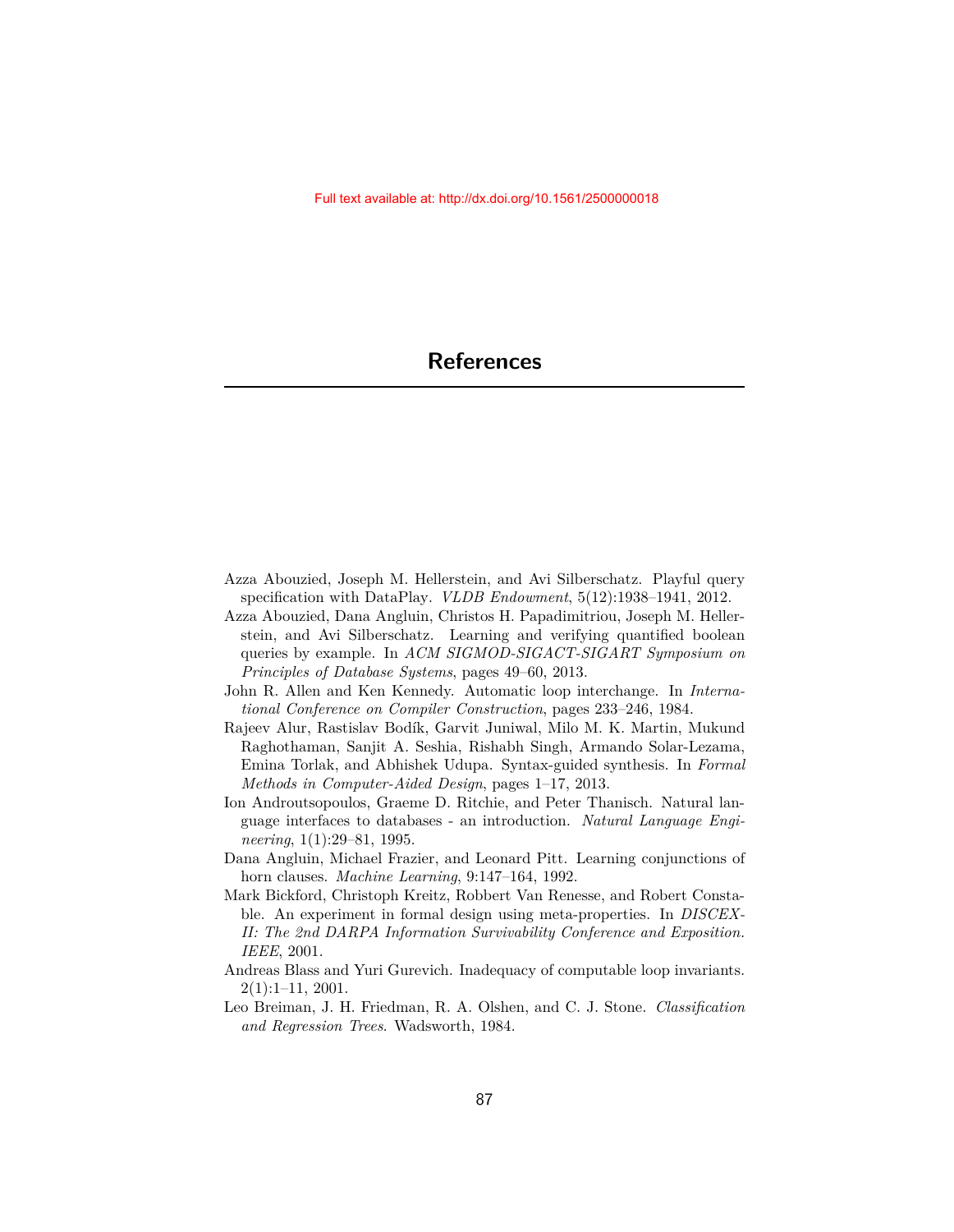- Mark Burstein, Drew Mcdermott, Douglas R. Smith, and Stephen J. Westfold. Derivation of glue code for agent interoperation. In *4th Intl. Conf. on Autonomous Agents*, pages 277–284, 2000.
- Ugur Çetintemel, Mitch Cherniack, Justin DeBrabant, Yanlei Diao, Kyriaki Dimitriadou, Alexander Kalinin, Olga Papaemmanouil, and Stanley B. Zdonik. Query steering for interactive data exploration. In *Biennial Conference on Innovative Data Systems Research*, 2013.
- Gloria Chatzopoulou, Magdalini Eirinaki, and Neoklis Polyzotis. Query recommendations for interactive database exploration. In *International Conference on Scientific and Statistical Database Management*, pages 3–18, 2009.
- Alvin Cheung, Arvind Thiagarajan, and Samuel Madden. Automatically generating interesting events with LifeJoin. In *International Conference on Embedded Networked Sensor Systems*, pages 411–412, 2011.
- Alvin Cheung, Armando Solar-Lezama, and Samuel Madden. Using program synthesis for social recommendations. In *International Conference on Information and Knowledge Management*, pages 1732–1736, 2012.
- <span id="page-12-2"></span>Alvin Cheung, Armando Solar-Lezama, and Samuel Madden. Optimizing database-backed applications with query synthesis. In *ACM SIGPLAN Conf. on Programming Language Design and Implementation*, pages 3–14, 2013.
- Alvin Cheung, Samuel Madden, and Armando Solar-Lezama. Sloth: being lazy is a virtue (when issuing database queries). In *ACM SIGMOD International Conference on Management of Data*, pages 931–942, 2014.
- <span id="page-12-1"></span>Alvin Cheung, Shoaib Kamil, and Armando Solar-Lezama. Bridging the gap between general-purpose and domain-specific compilers with synthesis. In *1st Summit on Advances in Programming Languages*, pages 51–62, 2015.
- David A. Cieslak and Nitesh V. Chawla. Learning decision trees for unbalanced data. In *European Conference on Machine Learning and Knowledge Discovery in Databases*, pages 241–256, 2008.
- Edmund M. Clarke, Orna Grumberg, Somesh Jha, Yuan Lu, and Helmut Veith. Counterexample-guided abstraction refinement. In *Computer Aided Verification*, pages 154–169, 2000.
- E. F. Codd. A relational model of data for large shared data banks. *Communications of the ACM*, 13(6):377–387, 1970.
- Ezra Cooper, Sam Lindley, Philip Wadler, and Jeremy Yallop. Links: Web programming without tiers. In *International Conference on Formal Methods for Components and Objects*, pages 266–296, 2007.
- <span id="page-12-0"></span>George Copeland and David Maier. Making smalltalk a database system. In *ACM SIGMOD International Conference on Management of Data*, pages 316–325, 1984.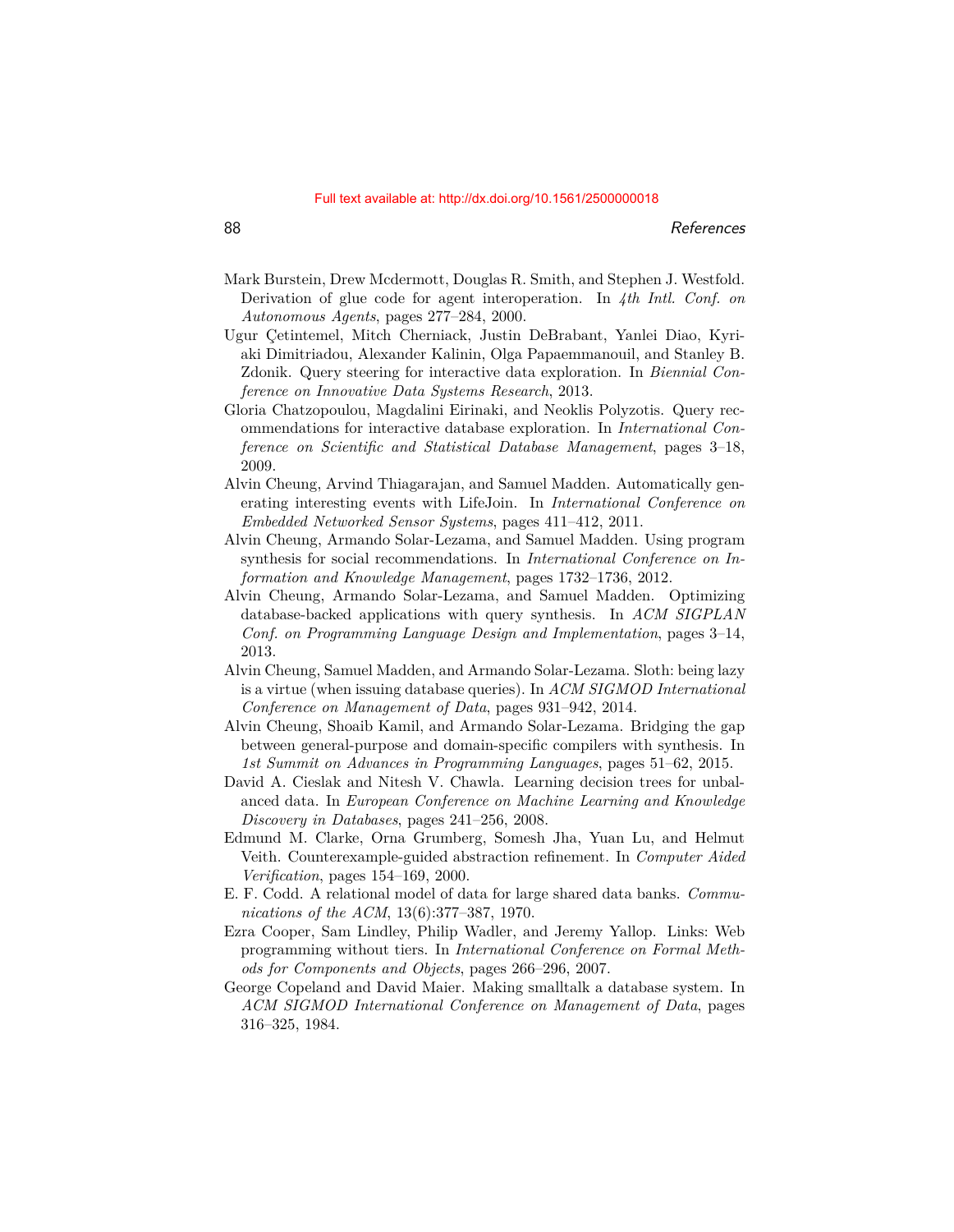- Chris J. Date. *An introduction to database systems (7th ed.)*. Addison-Wesley-Longman, 2000.
- David Déharbe, Pascal Fontaine, Stephan Merz, and Bruno Woltzenlogel Paleo. Exploiting symmetry in SMT problems. In *International Conference on Automated Deduction*, pages 222–236, 2011.
- Edsger W. Dijkstra. Guarded commands, nondeterminacy and formal derivation of programs. *Communications of the ACM*, 18(8):453–457, 1975.
- Kyriaki Dimitriadou, Olga Papaemmanouil, and Yanlei Diao. Explore-byexample: an automatic query steering framework for interactive data exploration. In *ACM SIGMOD International Conference on Management of Data*, pages 517–528, 2014.
- Django. <http://www.djangoproject.com>. Accessed: 2014-11-22.
- Robert Floyd. Assigning meanings to programs. *American Mathematical Society Symposia on Applied Mathematics*, 19:19–31, 1967.
- Eibe Frank and Ian H. Witten. Generating accurate rule sets without global optimization. In *International Conference on Machine Learning*, pages 144– 151, 1998.
- David Gries. *The Science of Programming*. Springer, 1987.
- Sumit Gulwani and Mark Marron. NLyze: interactive programming by natural language for spreadsheet data analysis and manipulation. In *ACM SIGMOD International Conference on Management of Data*, pages 803– 814, 2014.
- Sumit Gulwani, Susmit Jha, Ashish Tiwari, and Ramarathnam Venkatesan. Synthesis of loop-free programs. In *ACM SIGPLAN Conf. on Programming Language Design and Implementation*, pages 62–73, 2011.
- Sumit Gulwani, William R. Harris, and Rishabh Singh. Spreadsheet data manipulation using examples. *Communications of the ACM*, 55(8):97–105, August 2012.
- Isabelle Guyon and André Elisseeff. An introduction to variable and feature selection. *Journal of Machine Learning Research*, 3:1157–1182, 2003.
- C. A. R. Hoare. An axiomatic basis for computer programming. *Communications of the ACM*, 12(10):576–580, 1969.
- International Organization for Standardization. Information technology Database languages – SQL – Part 3: Call-Level Interface (SQL/CLI). ISO ISO/IEC 9075-3:2008, Geneva, Switzerland, 2008.
- International Organization for Standardization. Information technology – Database languages – SQL – Part 4: Persistent Stored Modules (SQL/PSM). ISO ISO/IEC 9075-4:2011, Geneva, Switzerland, 2011.
- itracker Issue Management System. [http://itracker.sourceforge.net/](http://itracker.sourceforge.net/index.html) [index.html](http://itracker.sourceforge.net/index.html). Accessed: Apr 5, 2016.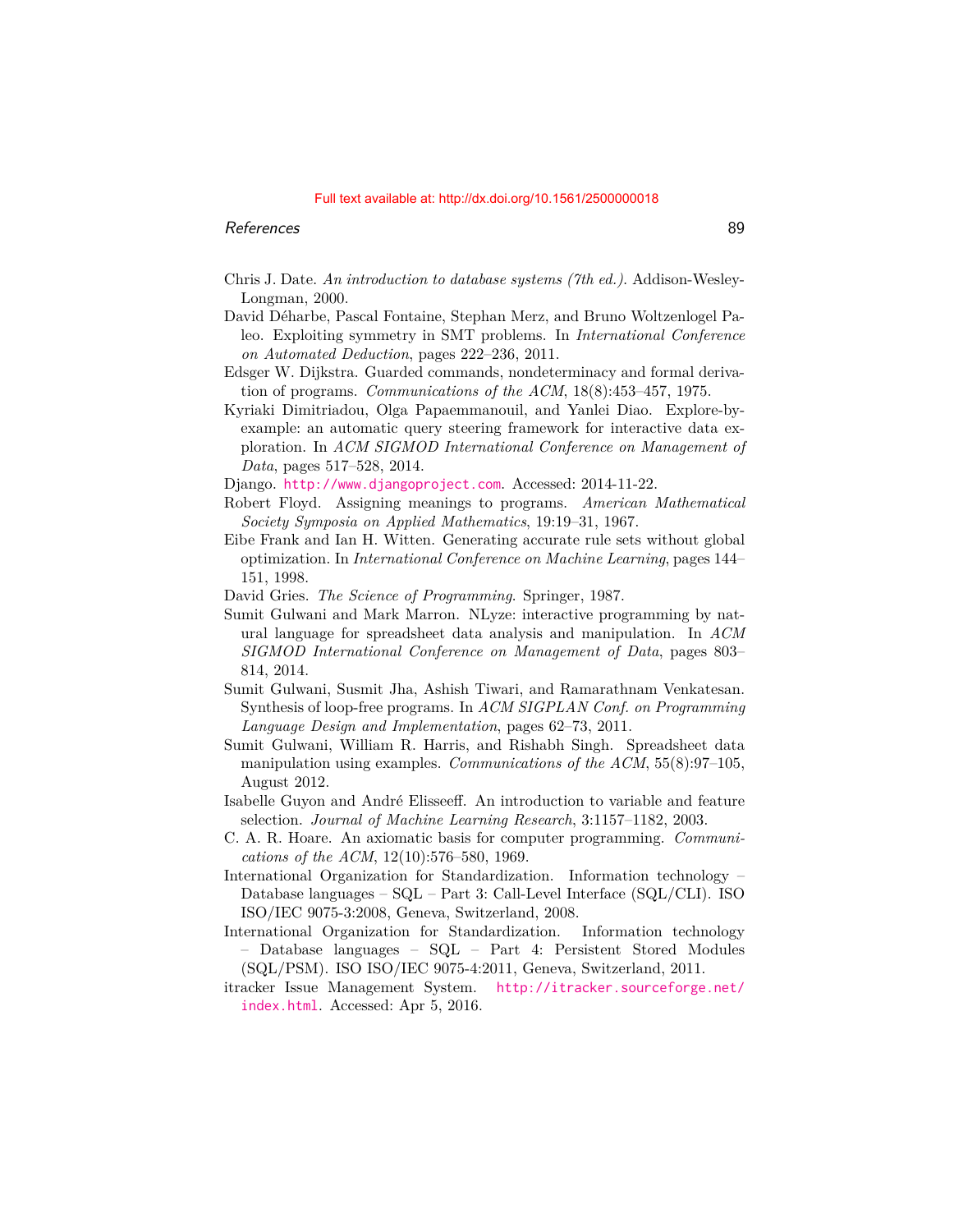- Ming-Yee Iu and Willy Zwaenepoel. HadoopToSQL: a mapReduce query optimizer. In *European Conference on Computer systems*, pages 251–264, 2010.
- Ming-Yee Iu, Emmanuel Cecchet, and Willy Zwaenepoel. JReq: Database queries in imperative languages. In *International Conference on Compiler Construction*, pages 84–103, 2010.
- Java Persistence 2.0 Expert Group. Java Persistence API. [http://jcp.org/](http://jcp.org/aboutJava/communityprocess/final/jsr317) [aboutJava/communityprocess/final/jsr317](http://jcp.org/aboutJava/communityprocess/final/jsr317), 2009.
- JBoss. Hibernate documentation. <http://www.hibernate.org>. Accessed: 2014-11-22.
- JDBC 4.2 Expert Group. JDBC 4.2 API. [http://jcp.org/aboutJava/](http://jcp.org/aboutJava/communityprocess/mrel/jsr221) [communityprocess/mrel/jsr221](http://jcp.org/aboutJava/communityprocess/mrel/jsr221), 2014.
- Susmit Jha, Sumit Gulwani, Sanjit A. Seshia, and Ashish Tiwari. Oracleguided component-based program synthesis. In *International Conference on Software Engineering*, pages 215–224, 2010.
- Lilong Jiang, Michael Mandel, and Arnab Nandi. GestureQuery: A multitouch database query interface. *VLDB Endowment*, 6(12):1342–1345, August 2013.
- jOOQ. <http://www.jooq.org>. Accessed: 2014-11-22.
- Shoaib Kamil, Alvin Cheung, Shachar Itzhaky, and Armando Solar-Lezama. Verified lifting of stencil computations. In *ACM SIGPLAN Conf. on Programming Language Design and Implementation*, 2016.
- Sean Kandel, Andreas Paepcke, Joseph Hellerstein, and Jeffrey Heer. Wrangler: Interactive visual specification of data transformation scripts. In *SIGCHI Conference on Human Factors in Computing Systems*, pages 3363– 3372, 2011.
- Nodira Khoussainova, Magdalena Balazinska, Wolfgang Gatterbauer, YongChul Kwon, and Dan Suciu. A case for a collaborative query management system. In *Biennial Conference on Innovative Data Systems Research*, 2009.
- Nodira Khoussainova, YongChul Kwon, Magdalena Balazinska, and Dan Suciu. SnipSuggest: Context-aware autocompletion for SQL. *VLDB Endowment*, 4(1):22–33, October 2010.
- Bongshin Lee, Rubaiat Habib Kazi, and Greg Smith. SketchStory: Telling more engaging stories with data through freeform sketching. *IEEE Transactions on Visualization and Computer Graphics*, 19(12):2416–2425, 2013.
- Fei Li and H. V. Jagadish. Constructing an interactive natural language interface for relational databases. *VLDB Endowment*, 8(1):73–84, 2014a.
- Fei Li and Hosagrahar V. Jagadish. NaLIR: an interactive natural language interface for querying relational databases. In *ACM SIGMOD International Conference on Management of Data*, pages 709–712, 2014b.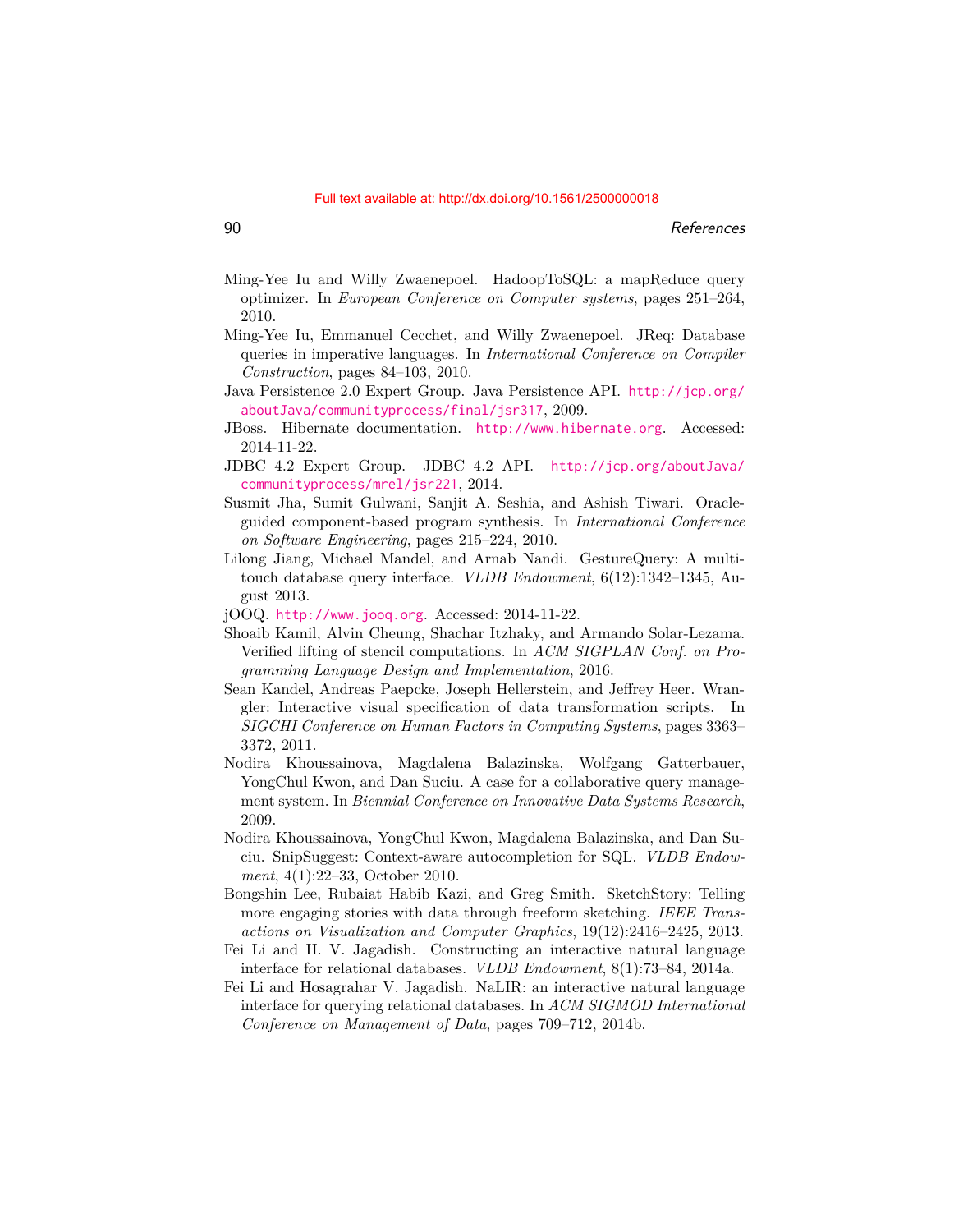- Yunyao Li, Huahai Yang, and H. V. Jagadish. NaLIX: A generic natural language search environment for XML data. *ACM Transactions on Database Systems*, 32(4), 2007.
- Guy Lohman. Is Query Optimization a "Solved" Problem? [http://wp.](http://wp.sigmod.org/?author=20) [sigmod.org/?author=20](http://wp.sigmod.org/?author=20), 2014. Accessed: 2014-11-22.
- Edward Lu and Rastislav Bodík. Quicksilver: Automatic synthesis of relational queries. Technical Report UCB/EECS-2013-68, Department of Electrical Engineering and Computer Sciences, University of California, Berkeley, May 2013.
- Zohar Manna and Richard Waldinger. Fundamentals of deductive program synthesis. *IEEE Transactions on Software Engineering*, 18(8):674–704, August 1992.
- Zohar Manna and Richard J. Waldinger. Deductive synthesis of the unification algorithm. *Science of Computer Programming*, 1(1-2):5–48, 1981.
- Microsoft. Entity Framework. [http://msdn.microsoft.com/en-us/data/ef.](http://msdn.microsoft.com/en-us/data/ef.aspx) [aspx](http://msdn.microsoft.com/en-us/data/ef.aspx), a. Accessed: 2014-11-22.
- Microsoft. Language-integrated query. [http://msdn.microsoft.com/en-us/](http://msdn.microsoft.com/en-us/library/bb397926.aspx) [library/bb397926.aspx](http://msdn.microsoft.com/en-us/library/bb397926.aspx), b. Accessed: 2014-11-22.
- Microsoft. z3 Theorem Prover. [http://research.microsoft.com/en-us/um/](http://research.microsoft.com/en-us/um/redmond/projects/z3) [redmond/projects/z3](http://research.microsoft.com/en-us/um/redmond/projects/z3). Accessed: Apr 5, 2016.
- Nathaniel Nystrom, Michael R. Clarkson, and Andrew C. Myers. Polyglot: An extensible compiler framework for Java. In *International Conference on Compiler Construction*, pages 138–152, 2003.
- Object Management Group. Common Object Request Broker Architecture (CORBA) Specification, Version 3.3. [http://www.omg.org/spec/CORBA/3.](http://www.omg.org/spec/CORBA/3.3) [3](http://www.omg.org/spec/CORBA/3.3), 2012.
- Daniel Perelman, Sumit Gulwani, Dan Grossman, and Peter Provost. Testdriven synthesis. In *ACM SIGPLAN Conf. on Programming Language Design and Implementation*, pages 408–418, 2014.
- Phitchaya Mangpo Phothilimthana, Tikhon Jelvis, Rohin Shah, Nishant Totla, Sarah Chasins, and Rastislav Bodik. Chlorophyll: Synthesis-aided compiler for low-power spatial architectures. In *ACM SIGPLAN Conf. on Programming Language Design and Implementation*, pages 396–407, 2014.
- Hamid Pirahesh, Joseph M. Hellerstein, and Waqar Hasan. Extensible/rule based query rewrite optimization in Starburst. In *ACM SIGMOD International Conference on Management of Data*, pages 39–48, 1992.
- Ana-Maria Popescu, Oren Etzioni, and Henry Kautz. Towards a theory of natural language interfaces to databases. In *International Conference on Intelligent User Interfaces*, pages 149–157, 2003.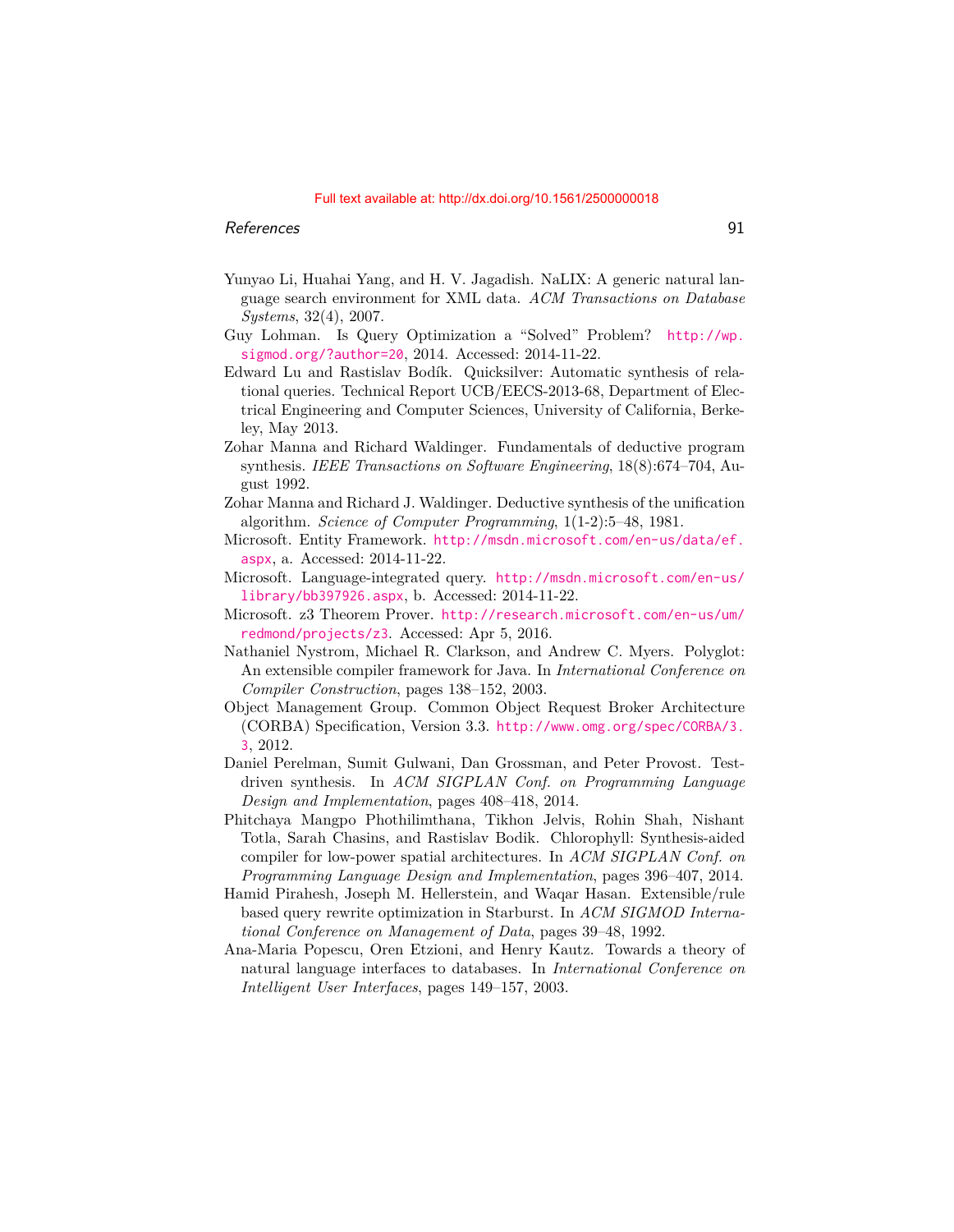- Ana-Maria Popescu, Alex Armanasu, Oren Etzioni, David Ko, and Alexander Yates. Modern natural language interfaces to databases: Composing statistical parsing with semantic tractability. In *International Conference on Computational Linguistics*, 2004.
- Xiaolei Qian. The deductive synthesis of database transactions. *ACM Transactions on Database Systems*, 18(4):626–677, December 1993.
- Lawrence A. Rowe and Kurt A. Shoens. Data abstraction, views and updates in RIGEL. In *ACM SIGMOD International Conference on Management of Data*, pages 71–81, 1979.
- Mooly Sagiv, Thomas Reps, and Reinhard Wilhelm. Parametric shape analysis via 3-valued logic. In *ACM Symposium on Principles of Programming Languages*, pages 105–118, 1999.
- Sunita Sarawagi, Rakesh Agrawal, and Nimrod Megiddo. Discovery-driven exploration of olap data cubes. In *International Conference on Extending Database Technology*, pages 168–182, 1998.
- Anish Das Sarma, Aditya G. Parameswaran, Hector Garcia-Molina, and Jennifer Widom. Synthesizing view definitions from data. In *International Conference on Database Theory*, pages 89–103, 2010.
- Eric Schkufza, Rahul Sharma, and Alex Aiken. Stochastic superoptimization. In *International Conference on Architectural Support for Programming Languages and Operating Systems*, pages 305–316, 2013.
- Eric Schkufza, Rahul Sharma, and Alex Aiken. Stochastic optimization of floating-point programs with tunable precision. In *ACM SIGPLAN Conf. on Programming Language Design and Implementation*, page 9, 2014.
- Joachim W. Schmidt. Some high level language constructs for data of type relation. *ACM Transactions Database Systems*, 2(3):247–261, September 1977.
- Praveen Seshadri, Hamid Pirahesh, and T. Y. Cliff Leung. Complex query decorrelation. In *International Conference on Data Engineering*, pages 450– 458, 1996.
- Burr Settles. Active learning literature survey. Technical Report 1648, Department of Computer Sciences, University of Wisconsin, Madison, 2010.
- Rishabh Singh, Sumit Gulwani, and Armando Solar-Lezama. Automated feedback generation for introductory programming assignments. In *ACM SIG-PLAN Conf. on Programming Language Design and Implementation*, pages 15–26, 2013.
- Armando Solar-Lezama, Liviu Tancau, Rastislav Bodík, Sanjit A. Seshia, and Vijay A. Saraswat. Combinatorial sketching for finite programs. In *International Conference on Architectural Support for Programming Languages and Operating Systems*, pages 404–415, 2006.
- Squeryl. Squeryl: A Scala ORM for SQL Databases. <http://squeryl.org>. Accessed: 2014-11-22.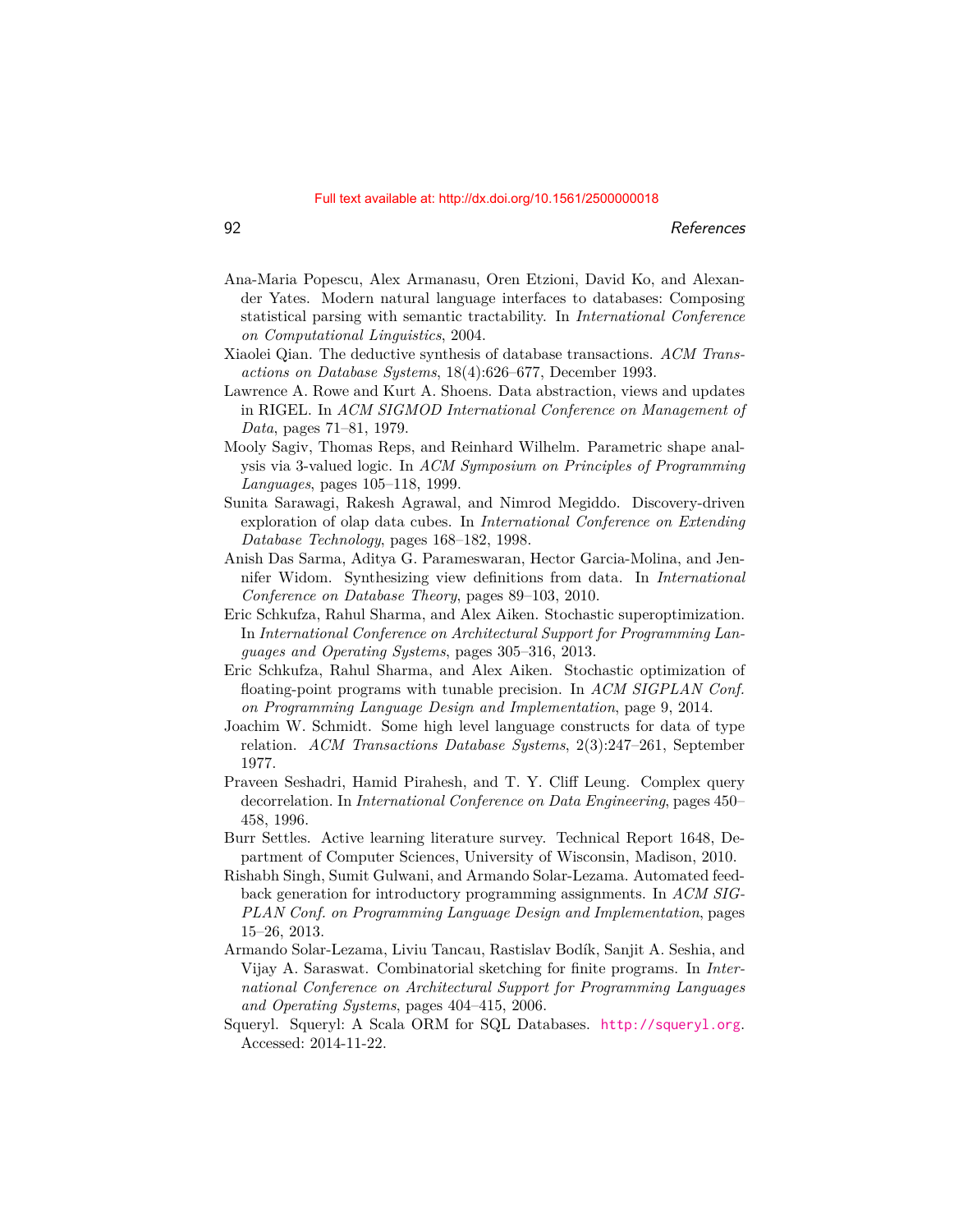- Saurabh Srivastava and Sumit Gulwani. Program verification using templates over predicate abstraction. In *ACM SIGPLAN Conf. on Programming Language Design and Implementation*, pages 223–234, 2009.
- Michael Stonebraker, Daniel Bruckner, Ihab F. Ilyas, George Beskales, Mitch Cherniack, Stanley B. Zdonik, Alexander Pagan, and Shan Xu. Data curation at scale: The data tamer system. In *Biennial Conference on Innovative Data Systems Research*, 2013.
- Mike Stonebraker, Daniel J. Abadi, Adam Batkin, Xuedong Chen, Mitch Cherniack, Miguel Ferreira, Edmond Lau, Amerson Lin, Sam Madden, Elizabeth O'Neil, Pat O'Neil, Alex Rasin, Nga Tran, and Stan Zdonik. C-store: A column-oriented DBMS. In *International Conference on Very Large Data Bases*, pages 553–564, 2005.
- <span id="page-17-0"></span>Singaram Subramanian. How to Identify and Resolve Hibernate N+1 SELECT's Problems. [http://architects.dzone.com/articles/](http://architects.dzone.com/articles/how-identify-and-resilve-n1) [how-identify-and-resilve-n1](http://architects.dzone.com/articles/how-identify-and-resilve-n1). Accessed: 2015-01-12.
- Tableau Software. <http://www.tableausoftware.com>. Accessed: 2014-11-22.
- Emina Torlak and Daniel Jackson. Kodkod: a relational model finder. In *International Conference on Tools and Algorithms for the Construction and Analysis of Systems*, pages 632–647, 2007.
- Quoc Trung Tran, Chee-Yong Chan, and Srinivasan Parthasarathy. Query by output. In *ACM SIGMOD International Conference on Management of Data*, pages 535–548, 2009.
- Jonathan Traugott. Deductive synthesis of sorting programs. *Journal of Symbolic Computation*, 7(6):533–572, June 1989.
- Omer Tripp, Marco Pistoia, Stephen J. Fink, Manu Sridharan, and Omri Weisman. TAJ: effective taint analysis of web applications. In *ACM SIG-PLAN Conf. on Programming Language Design and Implementation*, pages 87–97, 2009.
- Abhishek Udupa, Arun Raghavan, Jyotirmoy V. Deshmukh, Sela Mador-Haim, Milo M. K. Martin, and Rajeev Alur. TRANSIT: specifying protocols with concolic snippets. In *ACM SIGPLAN Conf. on Programming Language Design and Implementation*, pages 287–296, 2013.
- John Whaley and Martin Rinard. Compositional pointer and escape analysis for java programs. In *ACM SIGPLAN Conference on Object-Oriented Programming, Systems, Languages and Applications*, pages 187–206, 1999.
- Ben Wiedermann and William R. Cook. Extracting queries by static analysis of transparent persistence. In *ACM Symposium on Principles of Programming Languages*, pages 199–210, 2007.
- Ben Wiedermann, Ali Ibrahim, and William R. Cook. Interprocedural query extraction for transparent persistence. In *ACM SIGPLAN Conference on Object-Oriented Programming, Systems, Languages and Applications*, pages 19–36, 2008.